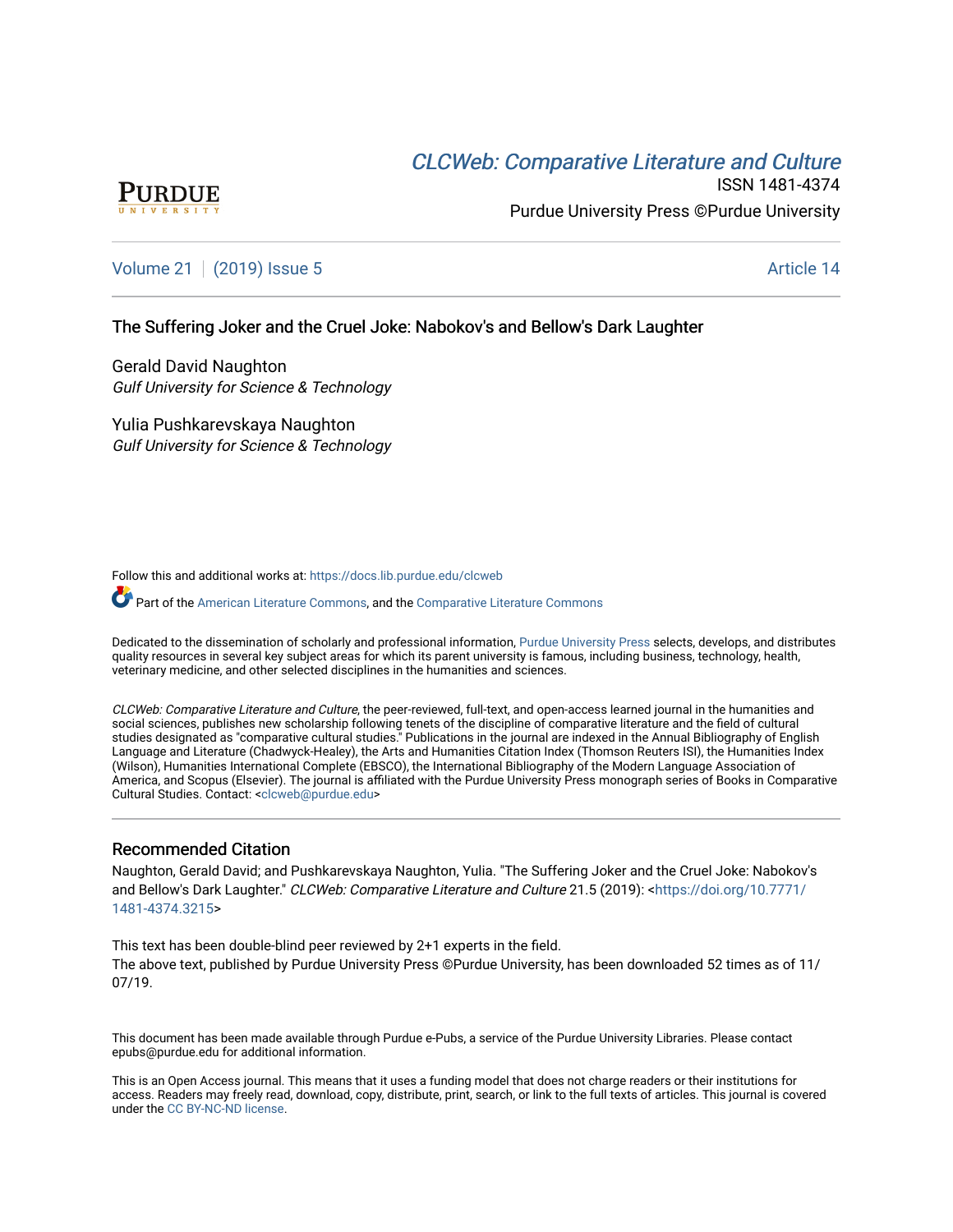**PURDUE** UNIVERSITY PRESS <[http://www.thepress.purdue.edu](http://www.thepress.purdue.edu/)>

## *CLCWeb: Comparative Literature and Culture*

ISSN 1481-4374 [<http://docs.lib.purdue.edu/clcweb>](http://docs.lib.purdue.edu/clcweb) Purdue University Press **©**Purdue University

*CLCWeb: Comparative Literature and Culture*, the peer-reviewed, full-text, and open-access learned journal in the humanities and social sciences, publishes new scholarship following tenets of the discipline of comparative literature and the field of cultural studies designated as "comparative cultural studies." In addition to the publication of articles, the journal publishes review articles of scholarly books and publishes research material in its *Library Series.*  Publications in the journal are indexed in the Annual Bibliography of English Language and Literature (Chadwyck-Healey), the Arts and Humanities Citation Index (Thomson Reuters ISI), the Humanities Index (Wilson), Humanities International Complete (EBSCO), the International Bibliography of the Modern Language Association of America, and Scopus (Elsevier). The journal is affiliated with the Purdue University Press monograph series of Books in Comparative Cultural Studies. Contact: [<clcweb@purdue.edu>](mailto:clcweb@purdue.edu)

**Volume 21 Issue 5 (September 2019) Article 14 Gerald David Naughton and Yulia Pushkarevskaya Naughton, "The Suffering Joker and the Cruel Joke: Nabokov's and Bellow's Dark Laughter"**

<http://docs.lib.purdue.edu/clcweb/vol21/iss5/14>

Contents of *CLCWeb: Comparative Literature and Culture* **21.5 (2019)** Special Issue *Suffering, Endurance, Understanding*. **Ed. Simon Estok, Douglas Berman, and Frank Stevenson**

[<http://docs.lib.purdue.edu/clcweb/vol21/iss5/>](http://docs.lib.purdue.edu/clcweb/vol21/iss5/)

**Abstract:** This article interrogates the interrelationship between cruelty, suffering, and laughter in novels by Saul Bellow and Vladimir Nabokov, positing an affective reading of how bodies that suffer come to produce laughter as a confounding, unexpected, and at times inappropriate readerly affect. Nabokov's *Laughter in the Dark* and Bellow's *Henderson the Rain King* both explore suffering as a form of excessive somatic cruelty inflicted on protagonists who, in experiencing such punishment, engender a strange, troubling, and potentially transformative form of laughter. In order to bring together a discussion of the body, suffering, cruelty, and laughter in Nabokov and Bellow, the essay uses Henri Bergson's idea of the "elasticity" of laughter in connection to cruelty and suffering, and various "affective" formulations of the body. In both writers, such Bergsonian elasticity of laughter is what allows for laughing at suffering, but there are crucial differences in their depictions of somatic suffering, particularly the responses they elicit from the reader. In Bellow's *Henderson the Rain King*, it is the protagonist him self who jokes about his suffering body. In Nabokov's *Laughter in the Dark*, it is the ironic narrator who simultaneously invites the reader to "laugh in the dark" and to check such laughter. What emerges in both novels is laughter as an unsettling readerly affect. Laughing about suffering thus may well become suffering after laughing, as the reader is forced to explore the emotional and ethical implications of such cruel laughter.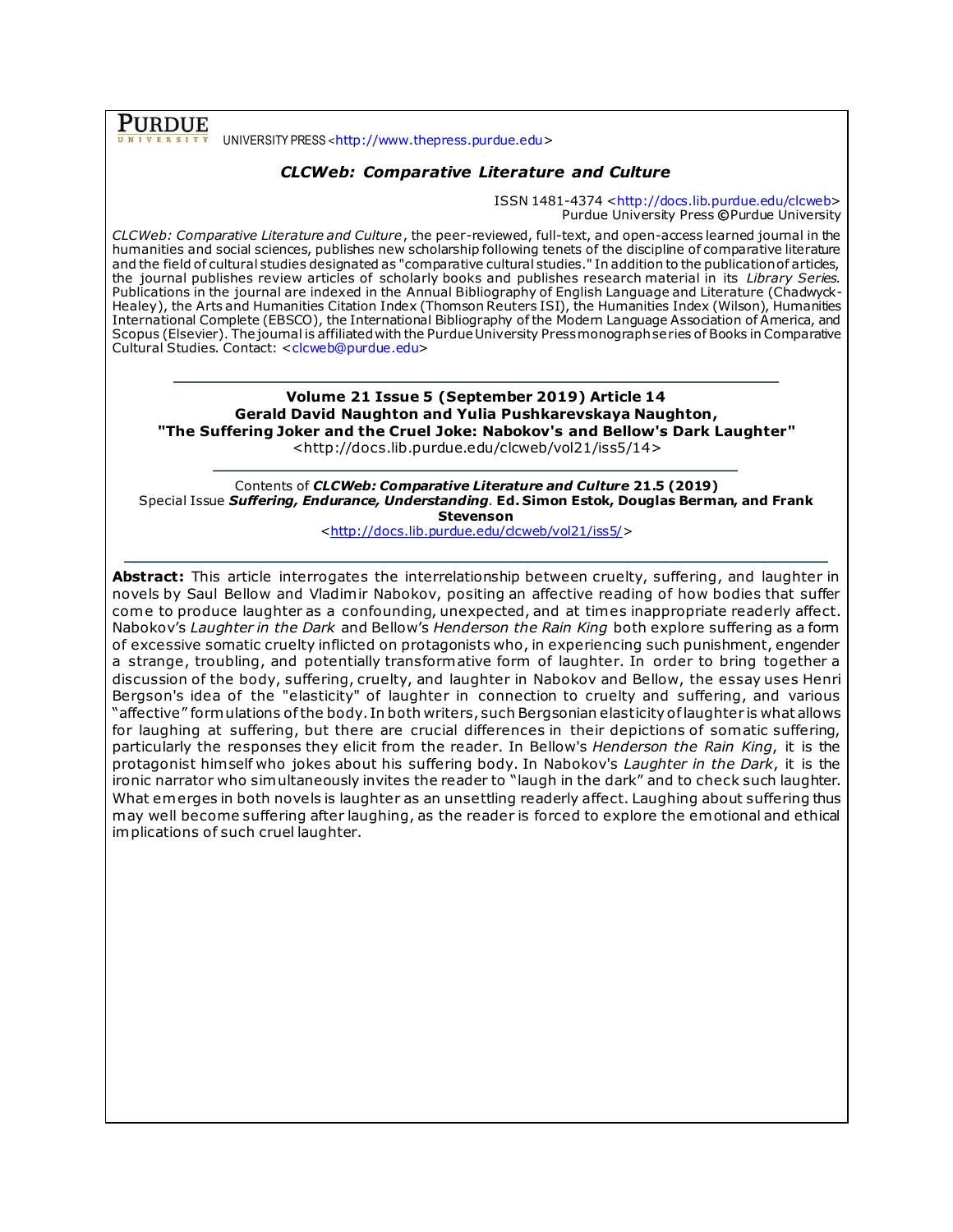Gerald David Naughton and Yulia Pushkarevskaya Naughton, "The Suffering page 2 of 10 Joker and the Cruel Joke: Nabokov's and Bellow's Dark Laughter" *CLCWeb: Comparative Literature and Culture* 21.5 (2019): <http://docs.lib.purdue.edu/clcweb/vol21/iss5/14><br>Special Issue *Suffering, Endurance, Understanding*. Ed. Simon Estok, Douglas Berman, and Frank Stevenson

## **Gerald David NAUGHTON and Yulia Pushkarevskaya NAUGHTON**

#### **The Suffering Joker and the Cruel Joke: Nabokov's and Bellow's Dark Laughter**

This article interrogates the interrelationship between cruelty, suffering, and laughter in novels by Saul Bellow and Vladimir Nabokov, positing an affective reading of how bodies that suffer come to produce laughter as a confounding, unexpected, and at times inappropriate readerly affect. For the purpose of this comparative analysis, we have selected Nabokov's *Laughter in the Dark* and Bellow's *Henderson the Rain King*, both because ofthe intimate connections between the writers and the significant overlaps in the texts themselves, in terms of how they posit suffering and laughter. Elsewhere we have spoken of the difficult and, in some ways, intense relationship between the two writers : the "almost unbridgeable gap between them as writers and artists, as well as their rare, even for the literary world, burning hostility towards one another" (Pushkarevskaya Naughton and Naughton 121). Nabokov once complained that "Saul Bellow, a miserable mediocrity, should never have appeared on the jacket of a book about me" and asks his editor if it is "too late to eliminate that exhaust puff" from the cover of his book (*Vladimir* 434). Bellow once wrote in a letter that Nabokov "rubbed [him] the wrong way" and that Nabokov, "at his gruesome worst ... pins feminine roses to simian bosoms" (*Saul Bellow: Selected Letters*), suggesting perhaps that Nabokov is a writer who is inordinately fond of the grotesque.

Despite these tensions, the two writers' novels frequently exhibit startling, precise mirror reflections of each other. Bellow and Nabokov, indeed, weave complex matrices of similarity, divergence, and antipathy. They frequently occupy similar fictive terrain, leaving a sense that, despite their proclaimed ill feeling, comparative readings of Bellow and Nabokov can help illuminate our understanding of the two writers, and unpick the matrices that such comparisons create. Key to this comparative enterprise is an analysis of Bellow's and Nabokov's divergent understanding of suffering. *Laughter in the Dark* and *Henderson the Rain King* both explore suffering as a form of excessive somatic cruelty inflicted on protagonists who, in experiencing such punishment, engender a strange, troubling, and potentially transformative form of laughter.

Suffering in Saul Bellow has typically been conceived of either in its connection to humanism, English romanticism, or—more typically—as part of a tradition of Jewish literature that expresses despair out of a frustrated idealism (Chavkin 161). According to John J. Clayton, Bellow's frequent writing on suffering expresses simply "Jewish despair, Jewish guilt and self-hatred, Jewish masochism" (53). Many critics also point to the fact that in Bellow, suffering need not to be seen futile, as "it leads to self-knowledge and also to knowledge of the other" (Flath 84). Much of Bellow's work, however, cautions against placing value on suffering, which he sees as a ubiquitous and unromantic fact. In this regard, we may recall Moses Herzog's depiction of the effects of suffering, which most commonly "breaks people, crushes them , and is simply unilluminating" (317). Yet, in the very same paragraph, Herzog also writes the following:

Why not say rather that people of powerful imagination, given to dreaming deeply and to raising up marvelous and self-sufficient fictions, turn to suffering sometimes to cut into their bliss, as people pinch themselves to feel awake. I know that my suffering, if I may speak of it, has often been like that, a more extended form of life, a striving for true wakefulness and an antidote to illusion, and therefore I can take no moral credit for it. I am willing without further exercise in pain to open my heart. And this needs no doctrine or theology of suffering. (317)

Here, we arrive at a complicated framing of what suffering means, or potentially can mean to Bellow's suffering jokers. While refusing the unnecessary and "unilluminating" doctrines of suffering that may fashionably be offered as validation or transformation of human pain, he equally values the potential to "extend" reality at the core of the experience of suffering.

Nabokov is similarly preoccupied with the transformation of suffering into laughter. Suffering in Nabokov is generally startling because he typically eschews suffering. In his lectures on Russian literature, Nabokov famously described "Dostoyevsky's lack of taste" in depicting the excessive suffering of his characters" who agonize and "sin their way to Jesus" (*Lectures* 104). Although Bellow was influenced by depictions of spiritual suffering in Dostoyevsky, the focus in his own novels, like in Nabokov's novels, is on physical suffering. Cruelty in both Nabokov and Bellow is endured and articulated by the suffering body. The critical questions here are: to what extent is it possible to laugh at a suffering body, how can the suffering body, subjected to cruelty or punishment, produce laughter, and what reconceptualizations of suffering ensue? In order to bring together a discussion of the body, suffering, cruelty, and laughter in Nabokov and Bellow, we use Henri Bergson's idea of the "elasticity" of laughter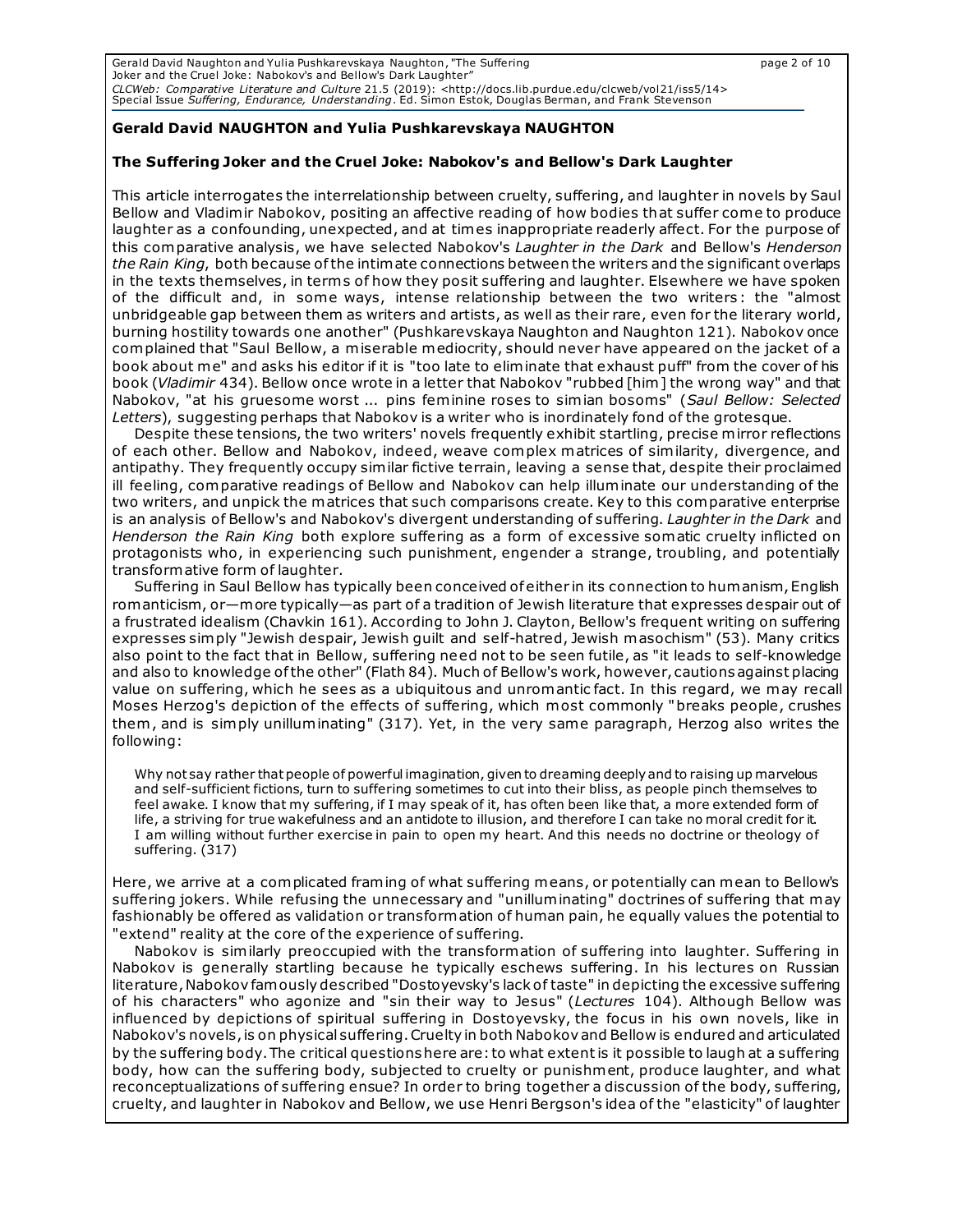| Gerald David Naughton and Yulia Pushkarevskaya Naughton, "The Suffering                                                         | page 3 of 10 |
|---------------------------------------------------------------------------------------------------------------------------------|--------------|
| Joker and the Cruel Joke: Nabokoy's and Bellow's Dark Laughter"                                                                 |              |
| CLCWeb: Comparative Literature and Culture 21.5 (2019): <http: 14="" clcweb="" docs.lib.purdue.edu="" iss5="" vol21=""></http:> |              |
| Special Issue Suffering, Endurance, Understanding. Ed. Simon Estok, Douglas Berman, and Frank Stevenson                         |              |

in connection to cruelty and suffering, and various 'affective' formulations of the body. In both writers, such Bergsonian elasticity of laughter is what allows for laughing at suffering, but there are crucial differences in their depictions of somatic suffering, particularly the responses they elicit from the reader.

Theory's much discussed "affective turn" -- or perhaps more accurately "sensory turn"—primarily focuses on the non-discursive construction of individual and social experience. Much of this work, of course, stems from biological and neuroscientific models which configure the body and the mind as inextricable systems. In the words of Nicholas Daly, such theories posit "that feeling and thinking are not discrete activities; that cognitive decision-making is shaped by emotion; and that emotions might be considered as a form of embodied cognition" (226). To give one example, neuroscientist Antonio Damasio has famously suggested that "emotions and feelings may not be intruders in the bastion of reason at all: they may be enmeshed in its networks for worse and for better" (xii). Key to this "enmeshed" image of thought and emotion is an altered understanding of the sensory body's own primacy in human experience and subjectivity.

Claire Hemmings, for instance, argues that the work of affect theory is to construe "states of being," rather than socially determined perspectives on the subject. "All of our affective experiences to date that are remembered", she claim s, constitute us in "the moment of responding to a new situation" (552). In other words, according to this view, the body "registers" experiences and stimuli which create individual subjectivity as we understand it. Thus, the body operates outside of social or humanistic explanation. The sensory body carries a primacy that questions and complicates notions of an autonomous self beyond processes of embodiment. Or, as Maurice Merleau-Ponty famously put it in his final lecture, it is the body itself, *le corps propre*, that makes consciousness corporeal. He wrote: "Insofar as I have hands, feet, a body, I sustain around me intentions which are not dependent on my decisions and which affect my surroundings in a way that I do not choose" (511).

What of the suffering body? Suffering has often been spoken about by affect theorists, though usually in its more dark and somber forms. Sara Ahmed, for example, has done much to highlight the affective dimensions and political economies of of pain, suffering, and victimhood: "It is significant that the word 'passion' and the word 'passive' share the same root in the Latin word for 'suffering' (passio). To be passive is to be enacted upon, as a negation that is already felt as suffering. The fear of passivity is tied to the fear of emotionality, in which weakness is defined in terms of a tendency to be shaped by others. Softness is narrated as a proneness to injury" (3).

In assessing cruel laughter and suffering jokers, it is clear that this model of passivity does not always hold. Bellow's Eugene Henderson, for example, vigorously perform s and displays his suffering body, rendering his torment and distress as active and dynamic . He also makes his suffering body a subject of joking and an object of laughter. Nabokov's Albert Albinus, on the other hand, though a victim of somatic cruelty and suffering, also inflicts suffering on others, which enables the narrative's ironic tone and the reader's laughter.

Henri Bergson discusses suffering and cruelty in connection to what he calls the "elasticity" of laughter, that is to say the temporary but profound change of the self through laughter. According to the critic John Bruns, laughter should be understood as a particular affect that foregrounds the unexpected, and by confounding our expectations, unsettles us into becoming someone other than who we are (Bruns 5-8; Hemmings 549). "What is so comical," asks Bruns, "about cruelty?" Bergson's essay on "Laughter" would answer this question with a single word: "elasticity." Bergson configures laughter as a movement, rather than a state or condition. It contains no "epistemological essence," and does not correspond to the subjectivity of the person who laughs. In order for us to laugh at cruelty and suffering, we ourselves do not need to change, because laughter itself is the very element of change (66).

Laughter, for Bergson, is indeed a troubling agent for change. He argues that the cost of this transformation is to silence and suffocate emotion. There is, he posits, "an absence of feeling which usually accompanies laughter" (130):

It seems as though the comic would not produce its disturbing effect unless it fell, so to say, on the surface of a soul that is thoroughly calm and unruffled. Indifference is its natural environment, for laughter has no greater foe than emotion. I do not mean that we could not laugh at a person who inspires us with pity, for instance, or even with affection, but in such a case we must, for the moment, put our affection out of court and impose silence upon our pity. (63)

This is particularly true of the depiction of suffering in Nabokov's cruel comedies, where it is the very absoluteness of the protagonist's affliction that engenders our mirth. The disproportionate, comedic proportions of Albinus's suffering actually precludes or "silences" other, more appropriately "emotional" responses. Such is the "disturbing effect" of laughter's "elasticity."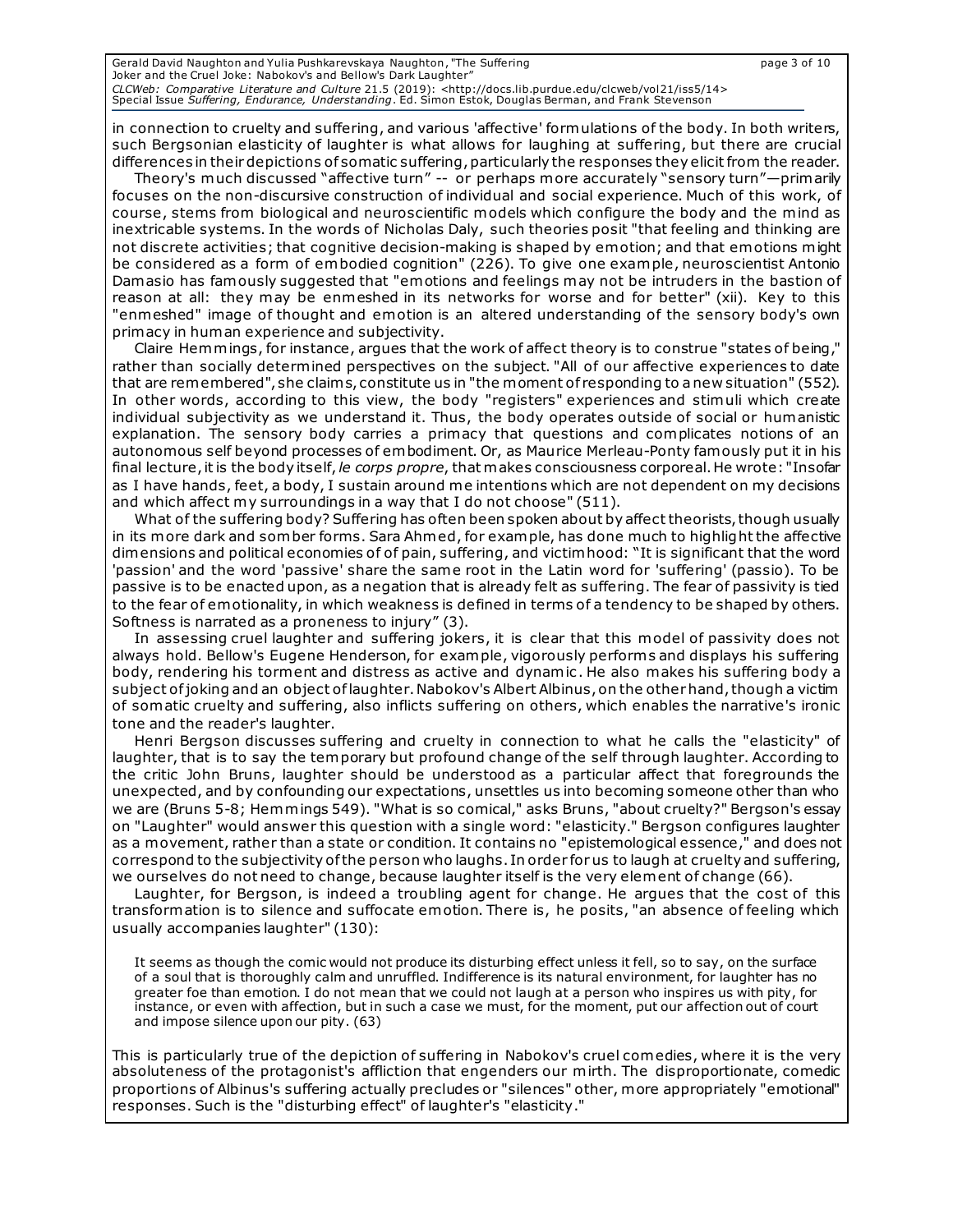Gerald David Naughton and Yulia Pushkarevskaya Naughton, "The Suffering page 4 of 10 Joker and the Cruel Joke: Nabokov's and Bellow's Dark Laughter" *CLCWeb: Comparative Literature and Culture* 21.5 (2019): <http://docs.lib.purdue.edu/clcweb/vol21/iss5/14><br>Special Issue *Suffering, Endurance, Understanding*. Ed. Simon Estok, Douglas Berman, and Frank Stevenson

Moreover, in the previously cited quotation from *Herzog*, we noted Bellow's depiction of suffering as a transformative state, moving us from "dream" to "true wakefulness" (317), from "imagination" to fact (317). Here we can see parallels with Bergson's depictions of humor as a property of change. In *Henderson the Rain King*, the protagonist clearly follows Herzog's type, as the "person of powerful imagination, given to dreaming deeply and to raising up marvelous and self-sufficient fictions" (317), where the power of that imagination is perpetually undercut by harsh physical reality—the "cut" into the "bliss," the pinch to feel awake. This is where humor is derived from in much of Bellow's fiction: that simple movement from the metaphysical to the physical, or from bliss to pain. Suffering, in other words, becomes Bergsonian laughter in his novels.

As will be argued below, the transformation affected by cruel laughter takes many forms. Though in both *Laughter in the Dark* and *Henderson the Rain King*, humor is written through the excessive suffering of the two protagonists, the effects of such laughter are divergent. There is an unavoidable difference between Bellow's and Nabokov's cruel comedies. Allen Guttmann has discussed *Henderson the Rain King* as one of Bellow's novels of "unsurpassed comedies" which derive from the "gusty eloquence" of their first-person narrators. Forced to choose between complaint and comedy, Guttmann argues, these protagonists choose comedy. In Nabokov, this element of choice is abs ent. While in Bellow, the characters are joking about their own suffering and invite the readers to laugh along, in Nabokov, it is the narrator and the reader who are complicit in "laughter in the dark." Thus, though in both writers suffering has the capacity to be transformed into Bergsonian laughter, the effect is more "disturbing" in Nabokov, to continue the trail of Bergson's thought, because the impulse to laugh comes not from the "suffering body" itself, but from the observer (the narrator and the reader).

The "suffering joker" is an often-cited, though somewhat ill-defined, concept in Bellow's fiction. The phrase, of course, was initially used by Bellow in *Herzog* (1963), in a curious scene in which Moses Herzog, the brilliant academic, whose intellectual constructs prove to be comically outsized and inapplicable when compared to the everyday, "human" crises that engulf him —the end of his marriage to Madeleine, her adultery with a family friend. The novel represents Herzog's hopelessly comic attempts to intellectualize the unravelling of this marriage. As he recalls the moment his wife informed him of her decision to leave, he is plunged into a purely physical reality. The conversation had taken place at their home in the Berkshires, where Moses had been working in its wild, overgrown garden. Recalling the scene, he finds his sense of an autonomous self dissolving. He watches him self: "In his posture of collapse on the sofa, arm s abandoned over his head and legs stretched away, lying with no more style than a chimpanzee, his eyes with greater than normal radiance watched his own work in the garden with detachment, as if he were looking through the front end of a telescope at a tiny clear image. *That suffering joker*" (14). Bellow's construct here is full of affect; while the thinking subject suffers "abandonment" and "detachment," the physical detail evokes "clarity" and "radiance." The image is animate—sensual, physical, "animal" -- and the self is given over to the production of this sensual incarnation.

The figure of the suffering joker, however, certainly preceded Herzog. Defined simply by Sanford Pinsker as "eggheads with lives 'in great disorder'" (223), Bellow's suffering jokers appear as protagonists in most of his great novels: Moses Herzog, Eugene Henderson, and Charlie Citrine in *Humbolt's Gift*, among others, have all been delineated through this comedy of cruelty. It is a mode described by Malcolm Bradbury as a delicate balance between "seriousness" and "absurdity":

The resulting perception is indeed comedy in its seriousness: which is an observation of disparity, an awareness that we are, indeed, '*suffering jokers*', vital but absurd, and of a secret freedom, lying in our gift to know. History, environment, concept and the reality-instructors tell us much, and much of it makes us despair; but against that there is a self-presence, vivid and curious, and of it Bellow is surely one of the great modern metaphysical comedians. (104)

This notion of "metaphysical" comedy has become relatively pervasive in criticism on Bellow. The physical in Bellow is always entwined with personal identity, thought, and meaning. James Wood describes Bellow's suffering joker figures as comic strivers, "embodied souls": "Their bodies are their confessions, their moral camouflage faulty and peeling: they have the bodies they deserve" (194). Everything in Bellow's fictive universe is, to a profound degree, embodied.

Here, we should pause to acknowledge that reading Bellow affectively, of course, may seem to be counterintuitive. Frequently cited as a writer of humanistic, even moralistic, thought, Bellow has been read as distinctively out of step with any "affective turn" in literary theory. Paul Giles has pointed to Bellow's reduced prestige in a posthumanist age, dismissing him as a writer of "curmudgeonly liberal humanism" (qtd. in Pushkarevskaya Naughton and Naughton 122). His art is frequently seen as primarily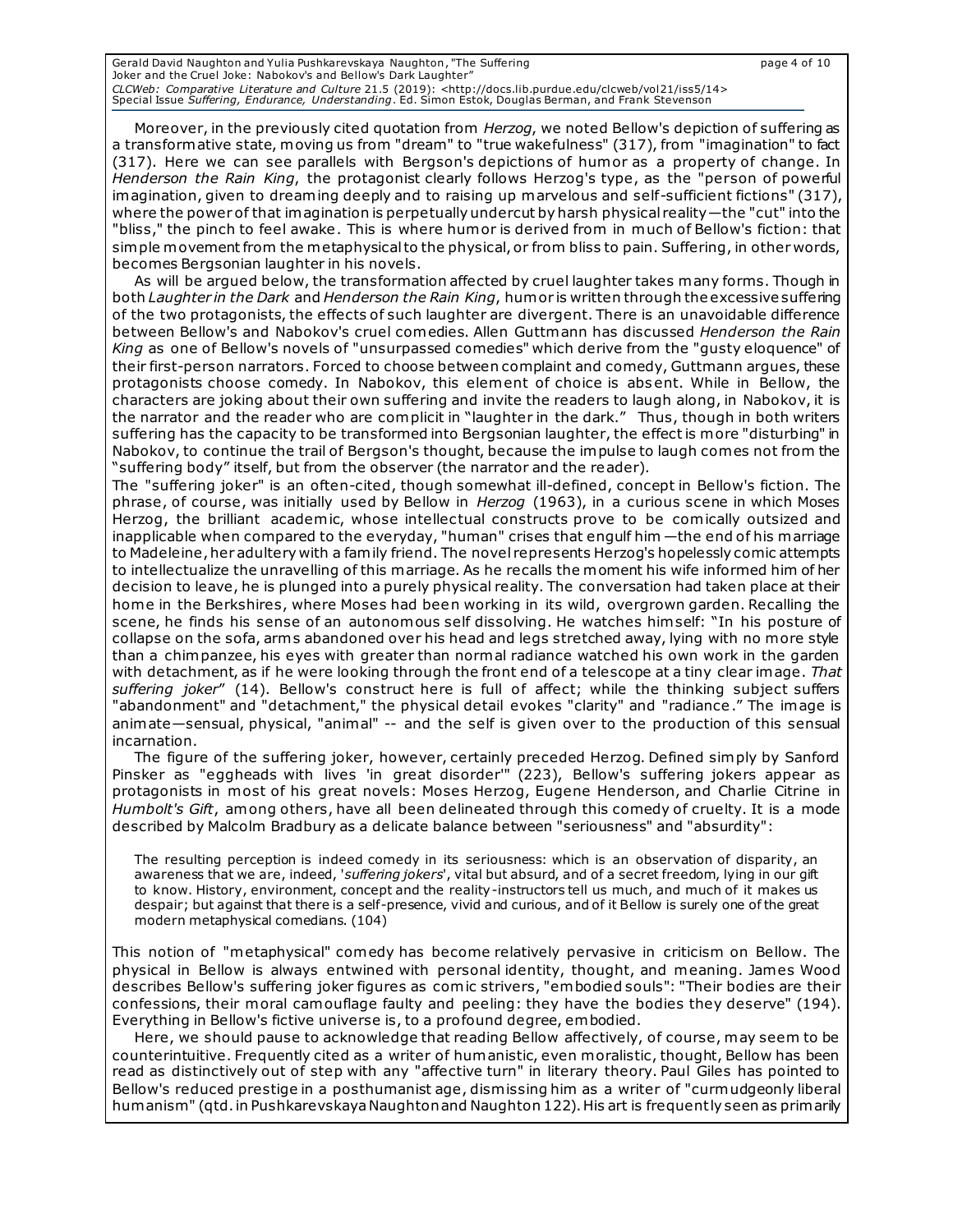Gerald David Naughton and Yulia Pushkarevskaya Naughton, "The Suffering page 5 of 10 Joker and the Cruel Joke: Nabokov's and Bellow's Dark Laughter" *CLCWeb: Comparative Literature and Culture* 21.5 (2019): <http://docs.lib.purdue.edu/clcweb/vol21/iss5/14><br>Special Issue *Suffering, Endurance, Understanding*. Ed. Simon Estok, Douglas Berman, and Frank Stevenson

examining the psychological suffering of individuals within an oppressive socio -historical setting (Pushkarevskaya Naughton and Naughton 122). Such struggles, so it would seem, reinforce our humanistic ideas of self and individuality, agency and choice. What we propose to do in this article, however, is to draw focus away from self-contained and enclosed selves, instead focusing more on Bellow's representations of the body and its affects. Eugene Henderson's very form is monstrous, considering his ill-health, bodily scars, and the damage that life has done to him . It is also a powerful emblem of his capacity for further suffering—a giant mound of flesh awaiting further punishment.

In "The Animal Ridens: Laughter as Metaphor in Modern American Literature," Del Kehl discusses Bellow's "animal ridens ... the laughing creature, forever rising up" (Bellow, *The Adventures* 587) as a primal laugh, which represents both mockery of a decadent world and a means of navigating that world's absurdities. Del Kehl actually finds Bellow's view of animal ridens consistent with contemporary comedic novels (including Nabokov's *Laughter in the Dark*), which serve the reader, in John Updike's memorable phrase, "poisonous laughter distill[ing] all the cruelty and blasphemy in the world" (qtd. in Don Nilsen 76).

.<br>In order to be able to join in such "poisonous laughter, Bellow's and Nabokov's readers need a screen from cruelty. In Bellow, the characters themselves render their suffering funny, which helps us to see it as funny, too. In Nabokov, it is the ambiguous, ironic narrator who, in part, shields us from cruelty. In *Laughter in the Dark*, Albinus suffers greatly when he is blinded, but he is not aware of the cruelty inflicted upon him . Because he is blind, he does not see Rex, Margot's rogue lover, boldly installed in the same house as he, though he does suspect that there may be someone else living in the house. When Margot pretends to pity Albinus, she makes faces and mimics him to amuse Rex. Eventually, Paul, Albinus's brother-in-law, comes to rescue Albinus after his ex-wife, Elizabeth, discovers that his cheques are forged. The utter cruelty of the scene witnessed by Paul upon arrival to the little chalet in Switzerland is striking: "stark naked" Rex slapping Albinus's knees and tickling his face with a grass stem (186), making his victim produce "helpless movement" here and there (187). "This was good fun indeed," the narrator comments ironically (187). Although the reader does find Rex, by all accounts, repugnant, the cruelty with which he treats Albinus in the final section of the novel is part of the narrative's dark humor. It is as if the "disturbing" laughter, described by Bergson, suspends our capacity to feel for Nabokov's long-suffering protagonist. This is facilitated, to some extent, by Albinus's own lack of compassion (for his wife and daughter, whom he deserted abruptly earlier in the novel), by his incapacity to grieve the death of his child, and his complete—somewhat comical and somewhat unsettling—surrender to the eroticism of his relationship with Margot. Did Nabokov intend to make a moral point out of Albinus's midlife crisis and its ensuing suffering, or does the cruelty of his narrative only serve to make us laugh?

Nabokov famously began *Laughter in the Dark* with a synopsis: "Once upon a time there lived in Berlin, Germany, a man called Albinus. He was rich, respectable, happy; one day he abandoned his wife for the sake of a youthful mistress; he loved; was not loved; and his life ended in disaster" (1). The narrator continues by questioning the value of telling the story, but states that there is "profit and pleasure in the telling" and that "detail is always welcome" (1). Considering the extent of his character's suffering in the novel and the gusto with which his suffering is described, there is certainly an element of pleasure in the way Nabokov writes such cruelty. The resulting narrative is funny in a dark, mischievous, and grotesque kind of way.

Several critics and writers have pointed out Nabokov's propensity towards cruelty. Leland de la Durantaye, in particular, argues that there is a "pattern of cruelty" in Nabokov's fiction. He cites, among others, Richard Rorty, who in his essay on Nabokov, contends that the "central topic" of Nabokov's books is "cruelty," Martin Amis, who described 'Nabokov as the "laureate of cruelty," and Italo Calvino, who while crediting Nabokov "with having, 'invented an English of extraordinary richness'" also claimed that as a writer Nabokov "possessed 'an extraordinary cynicism and a formidable cruelty'" (qtd. in De la Durantaye 301-302). De la Durantaye argues that not only "Nabokov's characters are cruel to other characters" but "Nabokov is also cruel to them," in his excessive control over the characters and in the way "the unjust" are not "punished" in his novels (303). It is somewhat perplexing that a writer as complex and ironic as Nabokov would be expected to operate in a Manichean fictional universe, where 'good' characters are rewarded and 'evil' characters are punished. Rather than exploring "patterns of cruelty," Nabokov frequently presents us with patterns of mutual exploitation and explores suffering as an inevitable affect. He does this with the level of ironic detachment that is cons istent with all of his work—if Beckett once claimed that "nothing is as funny as unhappiness," then Nabokov may have similarly claimed that suffering is actually funny—but the ultimate choice of how to handle cruelty lies with the reader. Julian Connolly provides an unequivocal appraisal of Nabokov's intentions in *Laughter in the Dark*: "The portrait of Axel Rex painted by Nabokov in *Laughter in the Dark* is pretty clear: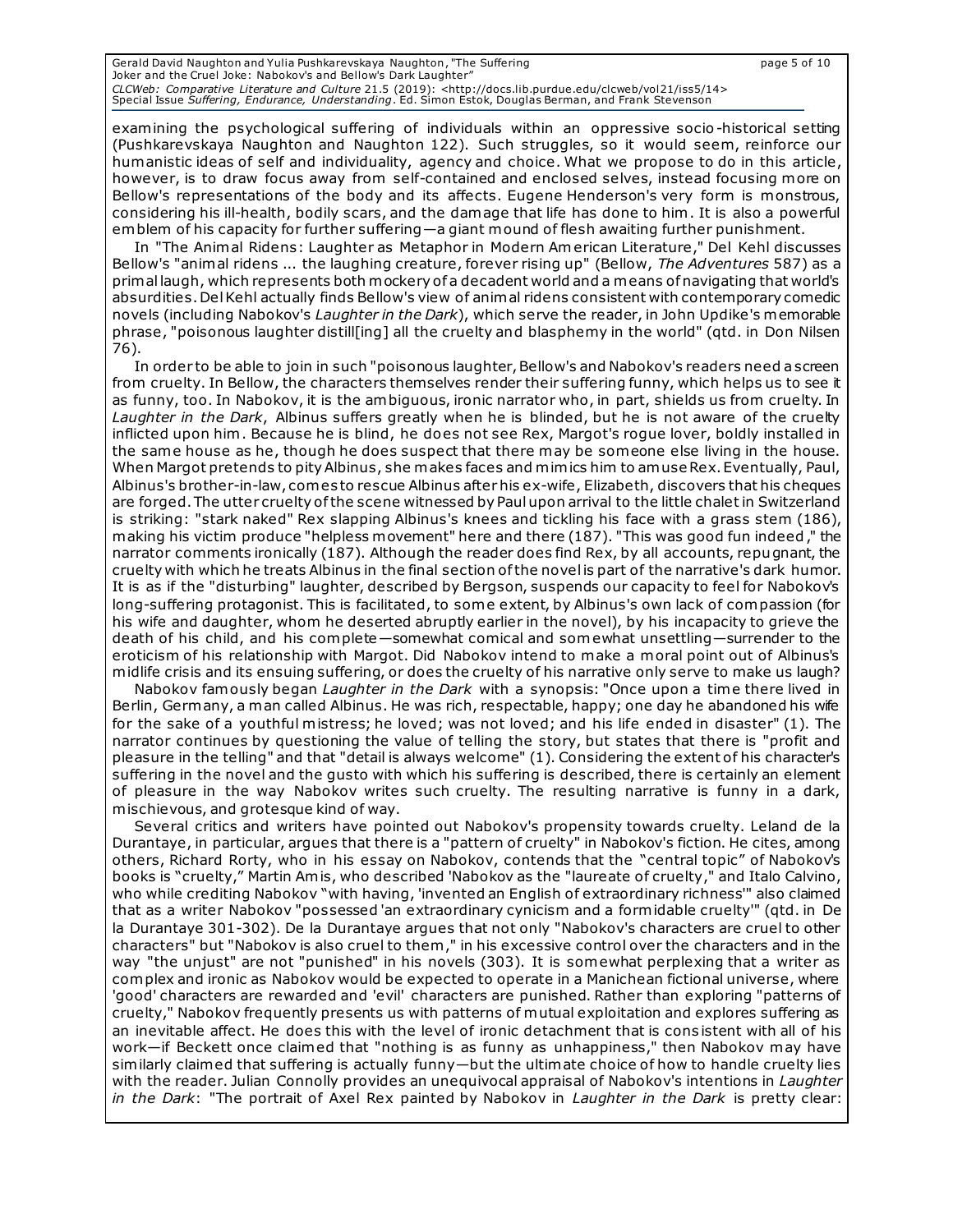Gerald David Naughton and Yulia Pushkarevskaya Naughton, "The Suffering page 6 of 10 Joker and the Cruel Joke: Nabokov's and Bellow's Dark Laughter" *CLCWeb: Comparative Literature and Culture* 21.5 (2019): <http://docs.lib.purdue.edu/clcweb/vol21/iss5/14><br>Special Issue *Suffering, Endurance, Understanding*. Ed. Simon Estok, Douglas Berman, and Frank Stevenson

Nabokov's readers are meant to evaluate him negatively, and not to find his tricks hilarious, especially the ones he directs at Albinus after the man has lost his sight" (3). It seems that the relationship between the author, narrator, and reader is far more complex. Otherwise, why would Nabokov include such a level of detail in describing suffering and cruelty? Rex finds torturing Albinus amusing, and his amusement is connected to his art. Rex is a caricaturist and caricatures are produced specifically to evoke laughter. Nabokov has Rex muse about this in the novel:

A great painter one day, high up on the scaffold, began moving backward to view better his finished fresco. The next receding step would have taken him over, and, as a warning cry might be fatal, his apprentice had the presence of mind to sling the contents of a pail at the masterpiece. Very funny! But how much funnier still, had the rapt master been left to walk back into nothing— with, incidentally, the spectators expecting the pail. The art of caricature, as Rex understood it, was thus based (apart from its synthetic, fooled-again nature) on the contrast between cruelty on one side and credulity on the other. And if, in real life, Rex looked on without stirring a finger while a blind beggar, his stick tapping happily, was about to sit down on a freshly painted bench, he was only deriving inspiration for his next little picture. (92)

If it is possible for people to laugh at suffering as depicted in caricatures, might it also be possible to laugh at suffering inflicted by a caricaturist or, indeed, to laugh at the helplessness of suffering?

Perhaps the response elicited by the narrative is one of suppressed laughter. Laughter is an affect coming from the reader, just as irony lies with the narrator. If our first impulse, or affect, is to laugh, the second reaction is to evaluate our own capacity to laugh at human suffering, An influential study by Ellen Pifer, *Nabokov and the Novel* (1980), explored the ability of Nabokov's fiction to make the reader decide "how far we go about the act of reading, often centred on the issue of our resistance to his variously seductive, brilliant and cruel narrators" (Norman and White 9). "Beyond this ," Norman and White note, the "debate over the intersection of Nabokov's ethics and aesthetics has been far from settled, and seems unlikely to become so" (9). Although it is undeniable that "Nabokov's fiction is inextricably concerned with questions of cruelty, responsibility, tyranny, freedom and, above all, suffering" (9), these issues are in many ways affects produced by the reader. Like Bellow's characters, Nabokov's readers learn to be affected and explore the limits of their affects. Thus, if Nabokov's novel is darkly funny, to what extent is it appropriate to laugh at cruelty and suffering in *Laughter in the Dark*?

Nabokov's narrative does not, of course, give the answer to this question, or any other question, and retreats into aestheticism (hence the final framing of dying Albinus as a film shot). The ethics o f watching cruelty and suffering resides with the reader, as does laughter. Connolly summarizes the effects of narrative cruelty in Nabokov:

Ultimately, I think that there is a clear ethical dimension to Nabokov's use of humor in these novels. When one reads (and laughs at) the words of Nabokov's two narrators, one realizes that one needs to consider those narrators' agendas and attitudes toward the figures and situations they describe. One is not an ethically "bad" reader if one finds humor in Humbert's or *Pnin's* narrator's jokes, but one might be and ethically and aesthetically bad reader if one does not recognize the poison in the pen. "Go ahead and laugh," Nabokov seem s to be saying, "but think about what you are laughing at, and why you are laughing." (10)

In other words, laughing at suffering and cruelty ethically demands a certain level of self-awareness and self-reflection, but is not unethical per se.

The ethics of suffering and cruelty in Nabokov's little novel is generally quite muddled. Margot, Albinus's mistress, and her illicit lover, Rex, are cruel towards Albinus, but Albinus is also cruel towards his wife and even his seven-year-old daughter. Indeed, by the time Albinus begins to suffer in the novel, which is the point at which he becomes blind, we expect him to suffer, both because of his blindness to the suffering of others and because of his blindness to the foolishness of his situation (a middle -aged man stereotypically exploited by a young, vulgar mistress). As the novella spins its dark tale, Albinus him self also exhibits a particular type of cruelty towards him self—what Lauren Berlant terms "cruel optimism" –whereby his relationship with his mistress, Margot, becomes an unhealthy and destructive obsession. "Death often is the point of life's joke" (117), says Rex in *Laughter in the Dark*. Death for his victim Albinus, who ends up cuckolded, blinded and abused by his mistress and her lover, is also relief. The cruelty of the narrative in this case is also, in some ways, the cruelty of the reader, who anticipates Albinus's death.

The reader, of course, knows that Albinus is going to die, because the narrator says so in the very first sentence of the novel. But there is something else, in the way we feel about Albinus, and this is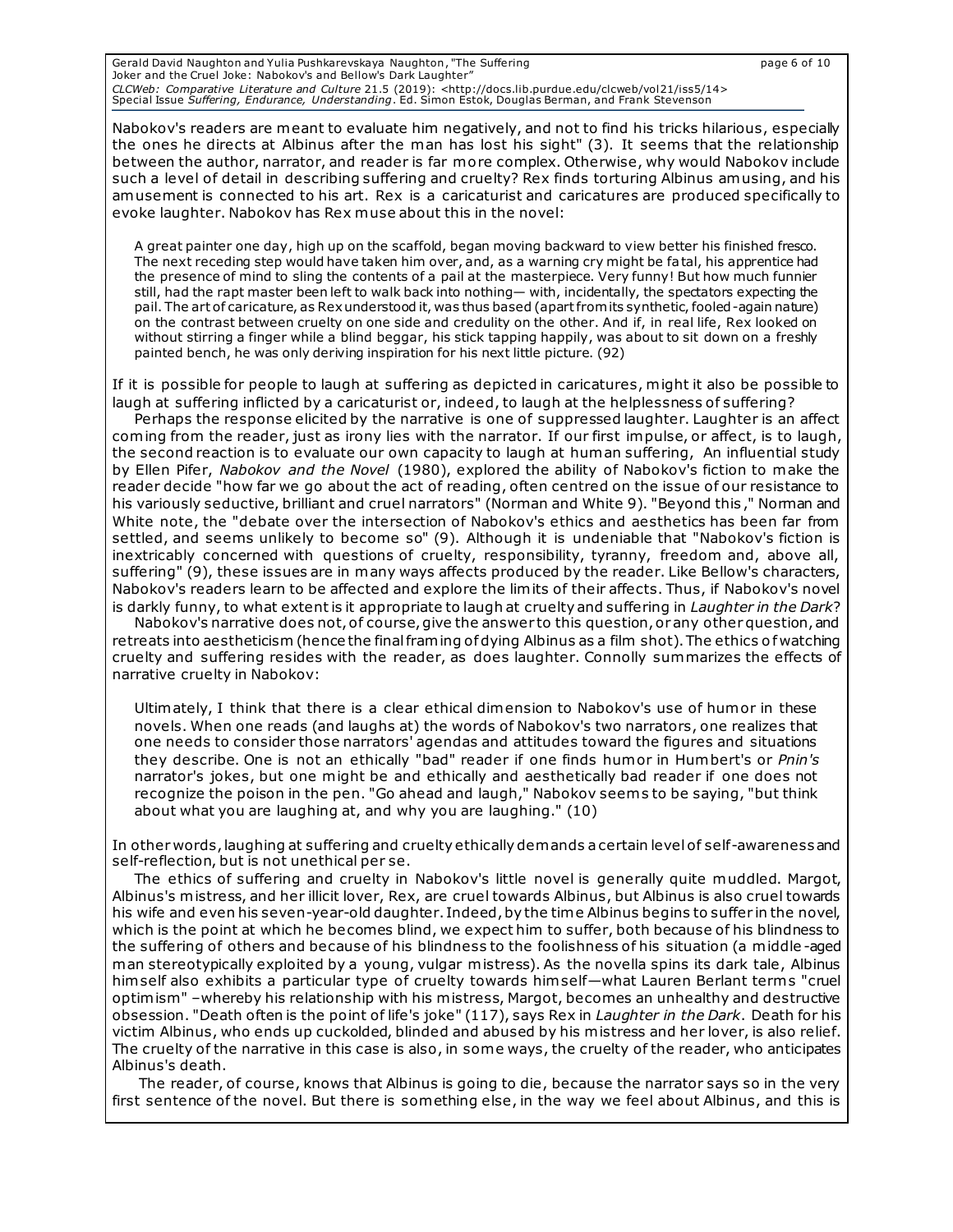Gerald David Naughton and Yulia Pushkarevskaya Naughton, "The Suffering page 7 of 10 Joker and the Cruel Joke: Nabokov's and Bellow's Dark Laughter" *CLCWeb: Comparative Literature and Culture* 21.5 (2019): <http://docs.lib.purdue.edu/clcweb/vol21/iss5/14><br>Special Issue *Suffering, Endurance, Understanding*. Ed. Simon Estok, Douglas Berman, and Frank Stevenson

where Bellow's and Nabokov's visions of suffering and laughter begin to become enmeshed. There is something lacking in Nabokov's protagonist—indeed, there is something monstrous about the way in which he handles his grief over the death of his daughter, Irma, and returns back to his young mistress, Margot. His grief is obscured by the eroticism of his relationship with Margot, so that as he returns to Irma's nursery: "instead of thinking of his child he saw another figure, a graceful, lively, wanton girl" (118). He seems to lack the capacity to suffer deeply on behalf of others. Indeed, it may well be apt here to recall Bellow's description in *Herzog* of "people of powerful imagination, given to dreaming deeply and to raising up marvelous and self-sufficient fictions" who, in some sense, *need* to suffer in order to experience reality (317). If pain, in Bellow's fictive universe can represent "true wakefulness and an antidote to illusion" (*Herzog* 317), we may be tempted to say that *Laughter in the Dark* is suggestive of similar illuminations. Having elided suffering at his daughter's death, Albinus is initiated into reality through his own pain. Thus, it is only later, when Albinus is blinded in a car crash that we witness his suffering: "those paroxysms of deadly horror, when he had howled, flung himself about ... with the panic of one who wakes to find him self in the grave" (165). Stripped of his ability to see, Albinus is cruelly deceived and tortured by Margot and her lover Rex. What comes after, when Albinus t ries to kill Margot in revenge but dies him self, is a strange relief, even "bliss": "So that's all," he thought quite softly, as if he were lying in bed. "I must keep quiet for a little space and then walk very slowly along that bright sand of pain, toward that blue, blue wave. What bliss there is in blueness. I never knew how blue blueness could be. What a mess life has been. Now I know everything. Coming, coming, coming to drown me. There it is. How it hurts. I can't breathe …" (197). Albinus's "Now I know everything" reads as ironic. The transformations that such suffering can potentially enact in a writer like Bellow seem to fall flat. Suffering returns Albinus to somatic reality, but the profundity of his knowledge goes no further than "how it hurts." At this final point of the narrative, the reader is also strangely relieved at Albinus's death (for living blind was undoubtedly torture to him) and strangely amused to see the end of the narrative framed in cinematic terms, like the "last silent scene," with "stage directions" provided (196). Albinus's suffering at the end of the novel thus is aestheticized and performed. The reader feels little of Albinus's somatic pain, and, arguably, little emotion other than "laughter in the dark."

Contrasting with Nabokov's retreat from physical pain to something abstract or aesthetic, the eponymous hero of *Henderson the Rain King* suffers as an initiation into a somatic, visceral, even medical reality. Indeed, much of the novel is taken up with the medical complaints of Bellow's suffering protagonist. Bad teeth, war injuries, and other ailments plague Eugene Henderson's body to a comical degree. At the beginning of the novel, he provides a description of his physical state which serves as a sort of affective biography: "When I think of my condition at the age of fifty-five when I bought the ticket, all is grief. The facts begin to crowd me and soon I get a pressure in the chest. A disorderly rush begins -- my parents, my wives, my girls, my children, my farm , my animals, my habits, my money, my music lessons, my drunkenness, my prejudices, my brutality, my teeth, my face, my soul! " (1). Henderson aspires to become a doctor him self, and alludes to much reading of medical literature, yet many of his complaints appear to be beyond his understanding. "What I have defies classification" he tells the African king, Dahfu, him self also a trained medical doctor as well as being a kind of spiritual mentor to Henderson. To Dahfu, Henderson's suffering (and the toll that this suffering has taken on his body) "illustrates volumes" (209). "To me you are a treasure of illustrations ," he tells Henderson. "I do not condemn your looks. Only I see the world in your constitution" (210). What we find here is a uniquely Bellovian framing of a physical reality that is deeply "illustrative." Later in the text, Henderson leams, through Dahfu, of a condition called "Obersteiner's allochiria," a rare syndrome in which the brain transposes sensations from the left and right sides of the body to the opposite sides (237). It is a phenomenon that fascinates Dahfu, because of the way it questions our understanding of the interaction between mind and body. Writing in *The New York Review of Books*, Adam Kirsch has pointed to the prominence of this obscure medical detail at the heart of Bellow's text:

As good scientific rationalists, we have learned that the mind is the product of the body; where earlier generations spoke of the soul or spirit, we speak only of epiphenomena of the brain. In allochiria, however, we can glimpse for a moment the complementary truth that the body—the way we perceive and live in the body—is also a product of the mind. And if the mind is powerful enough to turn left to right and right to left, could it also be able to shape the body's growth and form ?

Dahfu lectures Henderson on this idea obsessively: "The spirit of the person in a sense is the author of his body," he tells him (229). In other words, the body itself is an epiphenomenon, and in reading the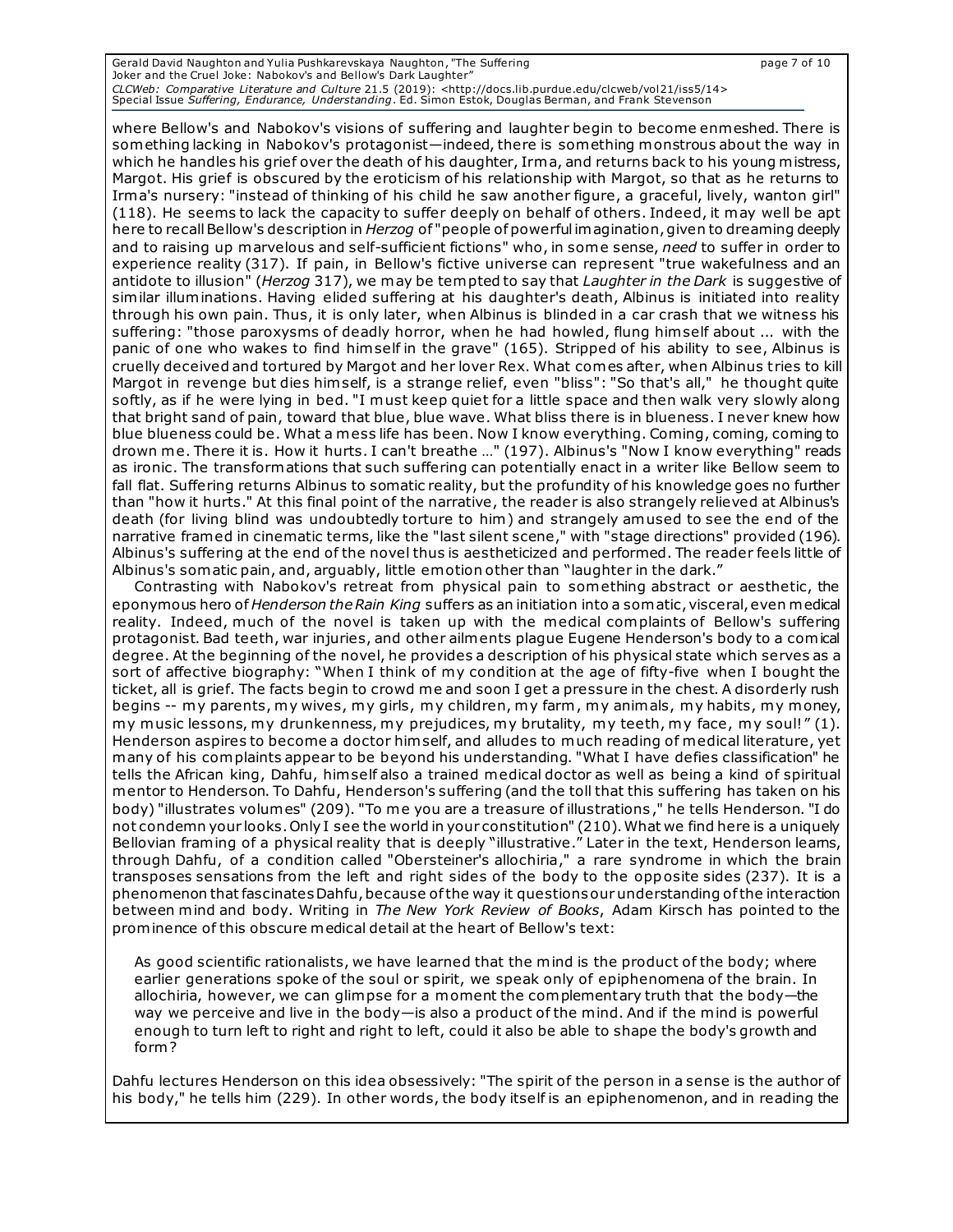Gerald David Naughton and Yulia Pushkarevskaya Naughton, "The Suffering page 8 of 10 Joker and the Cruel Joke: Nabokov's and Bellow's Dark Laughter" *CLCWeb: Comparative Literature and Culture* 21.5 (2019): <http://docs.lib.purdue.edu/clcweb/vol21/iss5/14><br>Special Issue *Suffering, Endurance, Understanding*. Ed. Simon Estok, Douglas Berman, and Frank Stevenson

body, we are forced to consider its affective dimensions. Melissa Gregg and Gregory Seigworth indicate, by way of Bruno Latour, how "the body becomes less about its nature as bounded substance or eternal essence than the body 'as an interface that becomes more and more describable when it learns to be affected by many more elements'" (11). "Learning to be affected," in the case of Henderson, and many other Bellovian protagonists indicates exposure to intensities—to extreme emotions and crises, to excesses of physical, emotional, and spiritual suffering. In Bellow, bodies thems elves are affects formed and twisted into shapes by medical or physical processes that are in turn the very stuff of what makes us human.

Eugene Henderson, the exaggerated sufferer, is him self Bellow's best illustration of this concept. Learning that his physical appearance is perhaps all there is to him, he is disconsolate. "Why, King.. that's the worst news I ever heard," he responds (229). Throughout the novel, his own physical grotesqueness has been at the heart of Henderson's most intensely humorous descriptions. Affliction for him is described as "an occupation" (23). "America is so big, he reflects, and everybody is working, making, digging, bulldozing, trucking, loading, and so on, and I guess the sufferers suffer at the same rate" (23). His appearance is resultantly bizarre, combining "strength and size with grotesque ferocity" (Kirsch): "I was huge but helpless, formidable in looks, but of one piece like a totem pole, or a kind of Galapagos turtle" (61).

Critics have attempted to position the process described by Dahfu as something like Emersonian transcendentalism (Helge Nilsen 327-9), but what should be noted in Bellow's vision is not, as is often supposed, how physical detail can reflect a more profound, deeper, "spiritual" truth (see, for example, Wood 137), but rather how physical and psychic realities are both, at various times, processes of affect -- processes that are beyond the control of any organizing human consciousness, or of any human capacity for choice. Man "him self is his principal work of art," Dahfu tells Henderson in one of his many lectures on the subject (228). It is the kind of statement that would appear to privilege "mind" over "body." But as he continues, we realize that what he is describing is an affective non-sequential chain in which body and mind commingle chaotically. It is, according to him , "the flesh influencing the mind, the mind influencing the flesh, back again to the mind, back once more to the flesh" (227). Thus, a reciprocal relationship is outlined, in which the body indexes a "state of being," and processes of embodiment are inextricable from subjectivity.

This creates a natural dispute with Cartesian divisions of body and mind. Saul Bellow was, of course, aware of the human tendency to experience thought as disembodied. Eugene Henderson, indeed, continuously perceives a gap between idea and action: "I often want to say things and they stay in my mind. Therefore they don't actually exist; you can't take credit for them if they never emerge" (168). If anything, Bellow's protagonist feels some sort of antagonism between body and mind: "That's how it is with my ideas. . . They seem to get strong while I weaken" (90). Dahfu, however, instructs him against such Cartesian divides. Ellen Pifer (1991), among others, has noted this aspect of the novel. Dahfu teaches his friend on the "connection between insides and outsides, especially as applied to human beings" (Bellow, *Henderson* 227). "[S]peaking somatically" (209), Dahfu illustrates the "utterly dynamic" (227) non-Cartesian union of body and mind—"the body, working in the flesh. What miracle! What triumph! Also, what a disaster! What tears are to be shed!" (228).

Though Henderson resists, he is ultimately forced to come face-to-face with his own embodiment, through his encounter with the lion Atti, which represents to him a fundamental and "unavoidable" (251) totem of embodied reality. Dahfu compels his friend to confront death "somatically" rather than abstractly, and this, gradually creates a sense of the body's inextricable primacy. He is encouraged to physically imitate and emulate the animal, finally abandoning himself to wild roaring. "And so I was the beast," he declares. "I gave myself to it, and all my sorrow came out in the roaring (258). Thus, the novel ultimately elides any distinctions between mind and body, soul and body, or human and animal, and it is through Henderson's acute suffering that we become aware of a complex process of the interactions between the self and the world in relation to its surroundings.

This is the transformation of perception that Deleuze and Guattari theorize in term s of jumping from the "plane of organization" to one of immanence, and it might equally happen through attending to rather than evacuating the body as affect, as "the variation that occurs when bodies collide or come into contact" (Colman 11). The bodies contain their fate as "immanence," and the relationships between the bodies 'colliding or coming into contact' are also 'immanent'. Like in Bellow's *Henderson*, characters in Nabokov's *Laughter in the Dark* are defined through their bodies, and the physical detail encapsulates the fate of the unfortunate trio. Albinus, for example, is described as "good-looking, in a quiet well-bred way," with a "pleasant smile" and "mild blue eyes which bulged a little when he was thinking hard"; he also has a "slight hesitation in his speech, the best part of a stammer" (6). He is tormented by his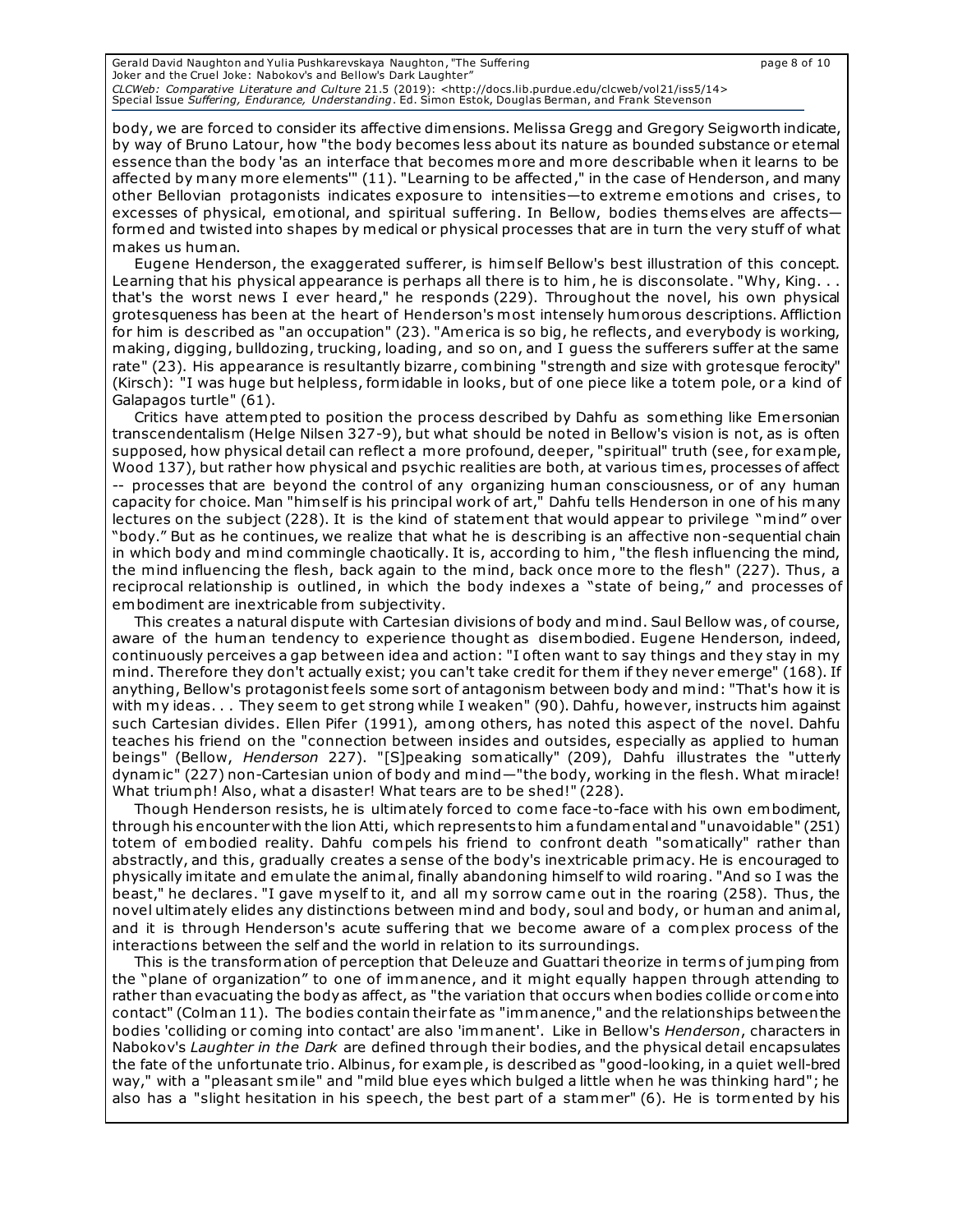| Gerald David Naughton and Yulia Pushkarevskaya Naughton, "The Suffering                                                         | page 9 of 10 |
|---------------------------------------------------------------------------------------------------------------------------------|--------------|
| Joker and the Cruel Joke: Nabokoy's and Bellow's Dark Laughter"                                                                 |              |
| CLCWeb: Comparative Literature and Culture 21.5 (2019): <http: 14="" clcweb="" docs.lib.purdue.edu="" iss5="" vol21=""></http:> |              |
| Special Issue Suffering, Endurance, Understanding. Ed. Simon Estok, Douglas Berman, and Frank Stevenson                         |              |

unfulfilled erotic desire and a longing for beauty. Margot is described as having a "slight figure," with a "swiftness of ...dispassionate movements," "limpid" eyes, and a "pale, sulky, painfully beautiful face" (10). It physically hurts Albinus to look at her and so he is forced to turn away from her when he first meets her (10). Rex is "tall", "slim", with "square shoulders" moving "splendidly" as he walks—his virile masculinity is in direct opposition to Albinus's "mildness." Rex's "full red lips" (186), bountiful body hair, such as the "black hair in the shape of a spread eagle" on his chest (20), and his tanned skin are referenced frequently, giving the reader a sense of not only the physicality of his presence, but also a sense of menace emanating from him .

All of the action and drama in the novel is produced by these three bodies "colliding and coming into contact," as Deleuze and Guattari would have it: Margot is predictably smitten and enslaved by Rex, Albinus is imprisoned in his longing for Margot, Rex controls and exploits both—"Rex," a "dominant gene," as his name suggests, winning over "Albinus''s recessive gene." The nature of human relationships in *Laughter in the Dark* is thus presented to us in stark bodily and biological terms. Like Bellow, Nabokov also points to the connections between the inside and outside, the body and the mind, biological destiny and metaphysical fate. When Bellow once complained that Nabokov spent much of his time "pinning roses to simian bosoms" (2010), pointing out, perhaps justifiably, the distinctly animalistic nature of the lover figure in Nabokov, he also involuntarily acknowledged the intimate connections between Nabokov's fictional world and his own—processes of embodiment, of bodies coming into contact, and somatically driven plots. The defining qualities of the body are signaled early: Albinus's bulging eyes, for example, signal his weakness as a thinking being in the face of the purely physical (though also thinking, in a predatory kind of way) bodies of Margot and Rex. References to blindness, in the metaphorical sense, abound in the novel and serve as a premonition of Albinus's physical deterioration: there are over thirty references to blindness, in one form or another, in this short novel. The postman concludes "thoughtfully" that "love is blind" in his gossipy chat with the hall-porter about Albinus and Margot (122). Albinus describes himself as "blind" upon confronting Margot about her affair with Rex (152). His physical blindness is self-inflicted, as if the body fulfills the prophecy of the mind: he speeds down a sharp bend in a car, becoming physically blind in the ensuing accident. Entrapped in his blind body, given to the complete control of the predatory Margot and Rex, he is doomed to suffer and to die cruelly. Nabokov uses blindness, perhaps the most severe limitation of the body, as a way of showing his character's entrapment in his body, which enables the novel's focus on somatic suffering. It is this inevitability, as well as Albinus's previous indifference to the others' suffering, which makes the rest of the story possible to laugh at. The cruelty of the reader who laughs at his suffering and even death is akin to the complicity of spectators watching pain on the screen, ultimately revealing that laughter is integral to how humans deal with suffering. Nabokov's tale is thus an appeal to the very perversity of human nature, where serious, rational thought, which would prohibit laughing at suffering, can be suspended in order to laugh at suffering.

Both Nabokov and Bellow explore suffering through somatic cruelty and the ensuing unsettling laughter, with a crucial difference. In Bellow's *Henderson the Rain King*, it is the protagonist himself who jokes about his suffering body. In Nabokov's *Laughter in the Dark*, it is the ironic narrator who simultaneously invites the reader to "laugh in the dark" and to check such laughter. What emerges in both novels is an illustration of what Henri Bergson term s the "plasticity of laughter" and the emergence of laughter as an unsettling readerly affect. Laughing about suffering thus may well become suffering after laughing, as the reader is forced to explore the emotional and ethical implications of such cruel laughter.

## **Works Cited**

Ahmed, Sara. *The Cultural Politics of Emotion*. 3rd ed., Edinburgh UP, 2014.

Bellow, Saul. *The Adventures of Augie March*. Penguin, 2012.

---. *Henderson the Rain King*. Penguin Twentieth-Century Classics, 1999.

---. *Herzog*. Penguin Classics, 2003.

---. *Saul Bellow: Letters.* Edited by Benjamin Taylor, Viking, 2010.

Bergson, Henri. *Comedy: An Essay on Comedy*. Doubleday, 2013.

Berlant, Laura. *Cruel Optimism.* Duke UP, 2011.

Bradbury, Malcolm. *Saul Bellow*. Methuen & Co., 1982.

Bruns, John. "Laughter in the Aisles: Affect and Power in Contemporary Theoretical and Cultural Discourse." *Studies in American Humor*, no. 7, 2000, pp. 5-12.

Chavkin, Allan. "The Problem of Suffering in the Fiction of Saul Bellow." *Comparative Literature Studies*, vol. 21, no. 2, 1984, pp. 161–74.

Clayton, John J. *Saul Bellow: In Defense of Man*. Indiana UP, 1979.